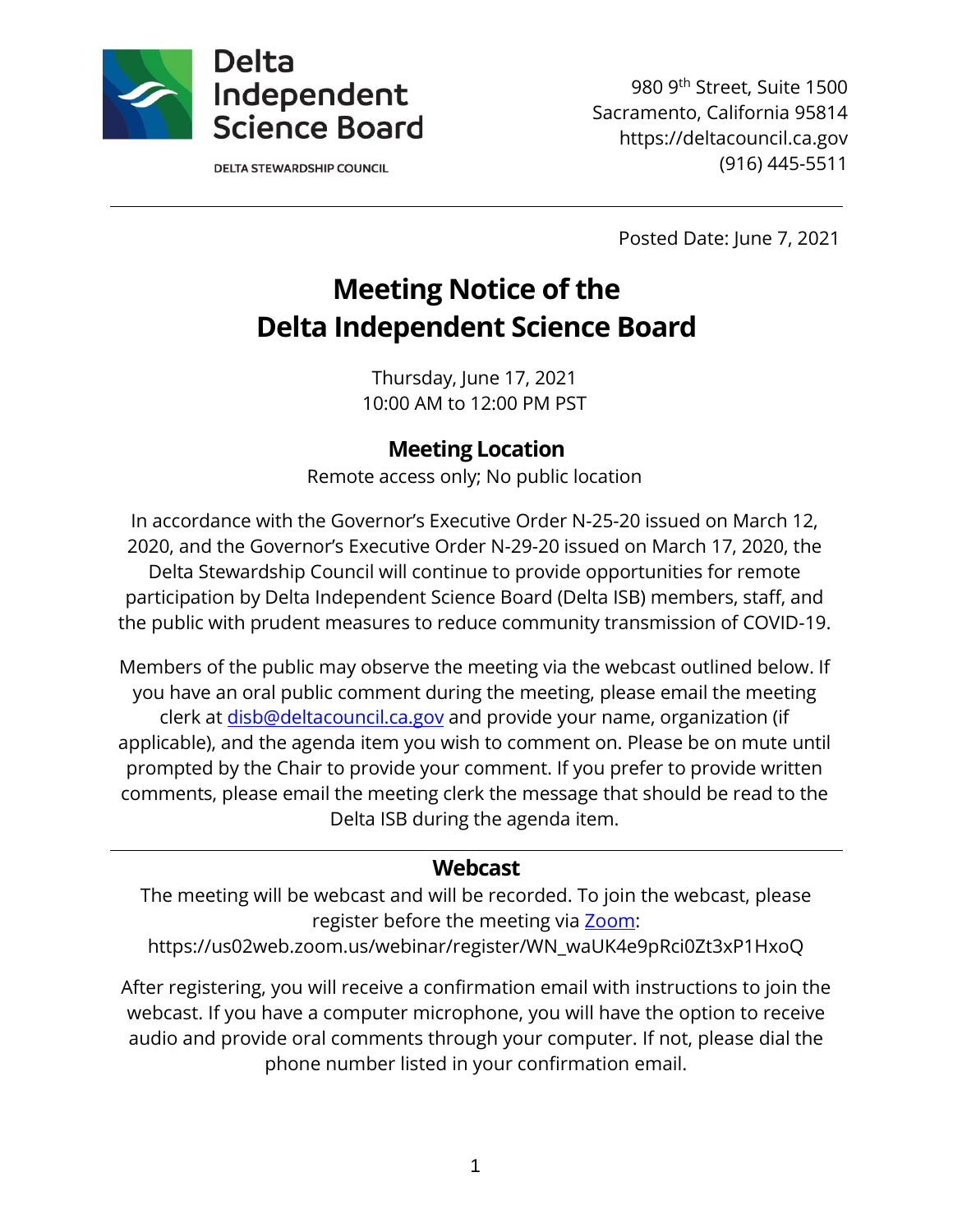Note: Accessing the Zoom webcast requires you to enter your name and email, which may be disclosed as public information. The signal for the live feed may be intermittent due to the internet infrastructure at your location.

## **Other Remote Options**

If you need a phone only option, please call the meeting clerk at 916-445-0637 by 8:30 AM on Thursday, June 17.

If you prefer a view-only option that does not require registration, the meeting will also be webcast on the [Delta Stewardship Council's YouTube channel:](https://youtu.be/O3Krsg8cS7E) https://youtu.be/O3Krsg8cS7E. With this option, you will not be able to provide oral comments.

### **Meeting Materials**

Materials referenced in this notice are available on the [events web page](https://deltacouncil.ca.gov/events.html) at https://deltacouncil.ca.gov/events.html. Members of the public are encouraged to visit the events web page to view the meeting materials.

# **Curtailment of Delta ISB Activities**

As discussed at recent Delta ISB meetings, the current appointment structure of Delta ISB members necessitates greatly curtailing the agenda and activities of the Delta ISB to a much lower level. Substantial delays in many of the Delta ISB's anticipated and legislatively mandated reviews, products, and activities are expected. The Delta ISB is committed to supporting science for the Delta's problems and problem-solving, and looks forward to returning to its high level of productivity as soon as the State fully resolves this issue.

#### **Purpose**

The Delta ISB will meet regarding its current reviews and activities, including a discussion on the draft findings and recommendations from its water supply reliability review. Based on the discussion, the Delta ISB may take action on next steps. In addition, the Delta ISB will continue to discuss how it may want to approach the scope and format of future reviews and activities.

This section describes the highlights. For more information about the meeting, refer to the agenda below.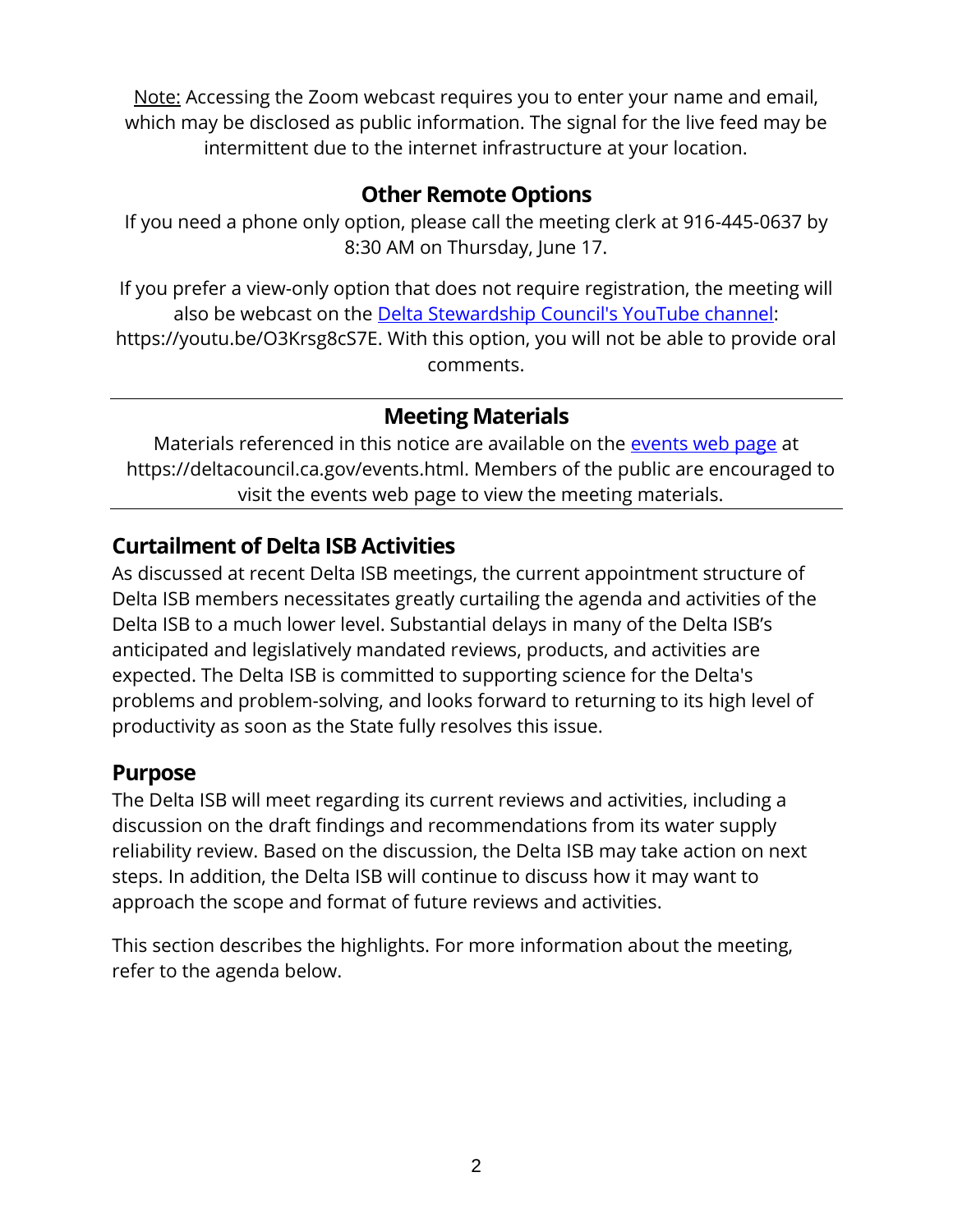# **Agenda**

The agenda items listed below may be considered in a different order pursuant to the determination of the Delta ISB chair. Times listed on the agenda are approximate only. At the discretion of the Delta ISB, all items appearing on this agenda, whether expressly listed for action, may be deliberated upon and may be subject to action.

~ 10:00 AM: Meeting Starts

- 1. Welcome and Declarations
- 2. Delta ISB Chair Report and Business Matters
- 3. Delta Stewardship Council Chair and Executive Officer Report (Information Item)
- 4. Presentation: "From the Delta and back again" by Jennica Moffat

Jennica Moffat, the new California Sea Grant State Fellow providing staff support to the Delta ISB, will deliver an overview of her past research and her interests for her fellowship year.

- 5. Delta ISB Updates and Discussion on Current Activities
	- a. Science Needs Assessment

Based on the [recommendations from the Delta ISB](https://www.deltacouncil.ca.gov/pdf/isb/products/2019-02-11-isb-letter-to-dpiic.pdf) and the endorsement of the Delta Plan Interagency Implementation Committee (DPIIC), a long-term Science Needs Assessment is being developed, as part of the **Delta Science Funding and Governance** [Initiative.](https://deltacouncil.ca.gov/pdf/dpiic/meeting-materials/2020-03-03-final-dsfgi.pdf) The Science Needs Assessment will identify key science efforts to provide long-term management insights in the context of rapid environmental change and recommendations for organizing the science enterprise to better address complex and changing problems.

b. Water Supply Reliability Review (Action Item)

The Delta ISB is undertaking a review of the scientific efforts and methods by various programs to estimate and evaluate water supply reliability. The Delta ISB will discuss draft findings and recommendations from this review. Based on the discussion, the Delta ISB may take action on next steps. For more information on the scope of the review, please refer to the Delta ISB's water supply reliability [review prospectus.](http://deltacouncil.ca.gov/pdf/isb/products/2018-04-03-isb-water-supply-prospectus.pdf)